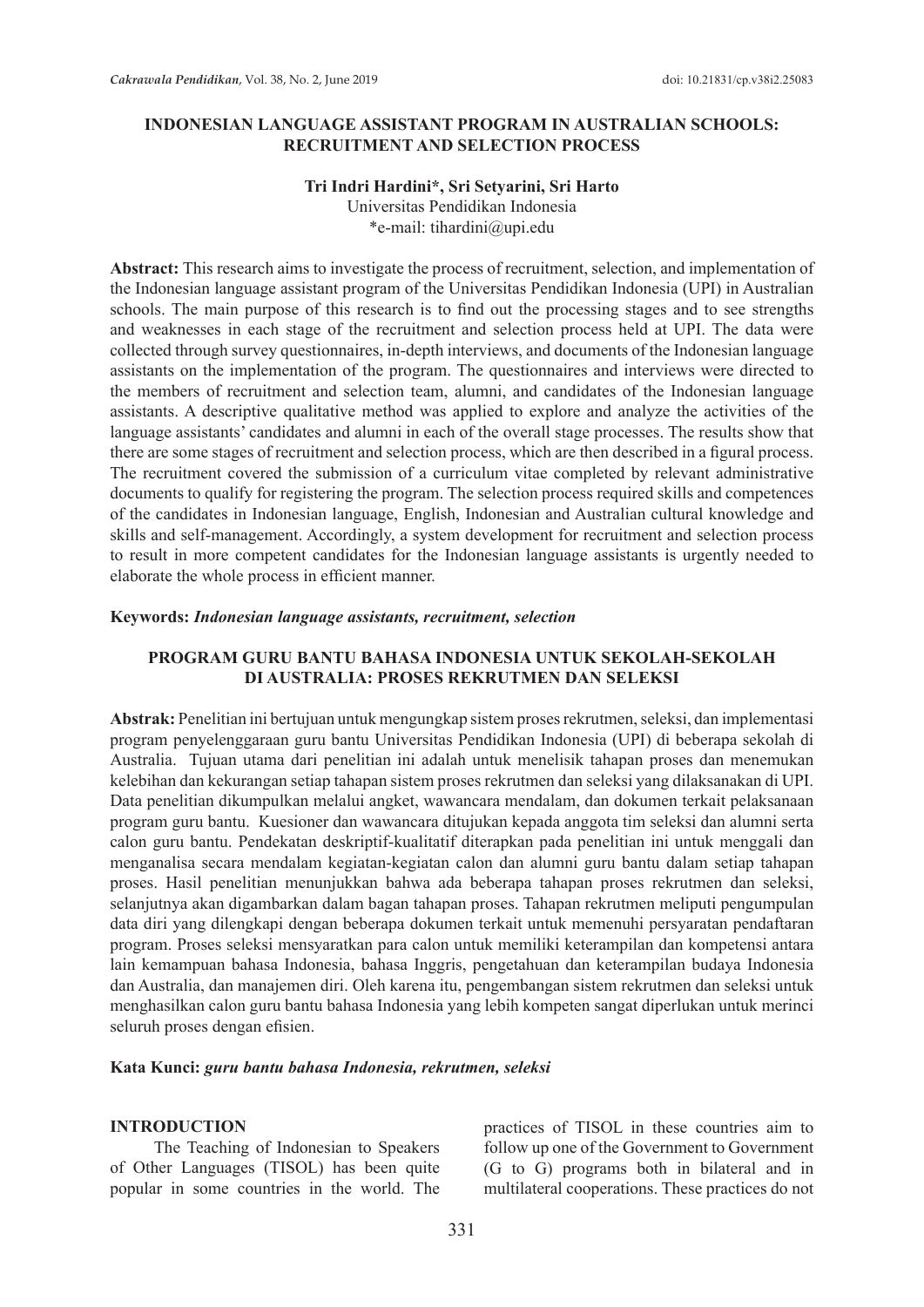only intend to introduce Indonesian language to foreign speakers but also build cultural ties for mutual understanding among countries in the international level. The TISOL practices have long been implemented both at home and overseas. In Indonesia, TISOL is held in some reputed higher education institutions including public and private universities.

The Government of the Republic of Indonesia through the Bureau of Planning and International Cooperation, the Ministry of Education and Culture (MoEC) assigns approximately 45 prominent universities to hold TISOL through a scholarship program called Darmasiswa (Muliastuti, 2016). The scholarship is provided to prospective students coming from various countries all over the world to study Indonesian language and cultures in the Indonesian universities. In addition, according to the Language Development and Fostering Agency in Jakarta, TISOL has also been held by 46 countries both at higher education institutions and at embassies and consulates of the Republic of Indonesia in various countries (Azizah, Widodo, & Lestari, 2012). Moreover, there are at least 179 centres for TISOL in 48 countries (Maryani, 2011; cited in Sujana, 2012) and it has even been formally taught in 72 countries all over the world (Sari, Sutama, & Utama, 2016; cited in Gusnawaty & Nurwati, 2019) and this number will always be increasing.

Some factors have been identified to have contributed to the development of TISOL at home and overseas, among others, are: geographical location, trade and industry, tourism, and education. For instance, Indonesian in which its country is geographically close to Australia has been primarily chosen by Australian school students and other relevant individuals to study for some reasons, i.e. vacation, business, and other related activities (Sujana, 2012). Also, through the implementation of the ASEAN Economic Community (AEC), foreign countries, particularly neighbouring countries in the region are free to share goods, exchange services, invest capitals, and send experts to Indonesia (Saputro & Arikunto, 2018) and the AEC even brings valuable attractions for foreign workers to do their business in Indonesia (Mediyawati, Lustyantie, & Emzir, 2019).

This condition requires the importance of Indonesian language mastery for those who share their interest to do various businesses in Indonesia (Saputro & Arikunto, 2018). Then, there is a tendency for the young South Koreans nowadays, for example, to study Indonesian language and cultures in various universities in Indonesia and there at least three universities in Korea that are now opening Indonesian language studies in their universities (Hyun, 2015). Indonesia is chosen by Korea since it has a very strategic geographical position in South East Asian countries. In addition, many of young South Koreans studying Indonesian language and cultures are considering the rapid growth of the Indonesian economic development in which "the annual growth of the economic development in Indonesia reached 6.2% in 2010, 6.5% in 2011, 6.3% in 2012, and 5.8% in 2013. Meanwhile, the South Korean economic growth reached 6.5% in 2010, 3.7% in 2011, 2.3% in 2012, and 3.0% in 2013" (Hyun, 2015: 13).

In compliance with the rapid growth of learners of Indonesian as a Foreign Language (IFL) which is popularly known as *Bahasa Indonesia bagi Penutur Asing* (BIPA), as a higher institution which focuses its core mission on education, Universitas Pendidikan Indonesia (UPI) has been mandated by MoEC to run the TISOL through various programs, i.e. Darmasiswa Scholarships, Developing Countries Partnerships Scholarships, Association of South East Asian Nations (ASEAN) International Mobility for Students (AIMS), and South East Asian (SEA) Teacher Partnerships to mention just a few. These programs have attracted foreign students from different countries to study Indonesian language and cultures spread out in different faculties, students' units, and in the UPI's language centre. In addition, some of the programs require the teachers to teach Indonesian language and cultures at partnering schools, colleges and or universities overseas.

One of the programs, for instance, is a collaborative program between UPI and the Department of Education and Training (DET), Victoria, Australia for the provision of Indonesian language assistants to work in various primary and secondary schools in Victoria, Australia for a year. The program aims to introduce Indonesian language and cultures to all levels of Victorian students from primary to secondary schools. As a native speaker with a language education background, the main task of the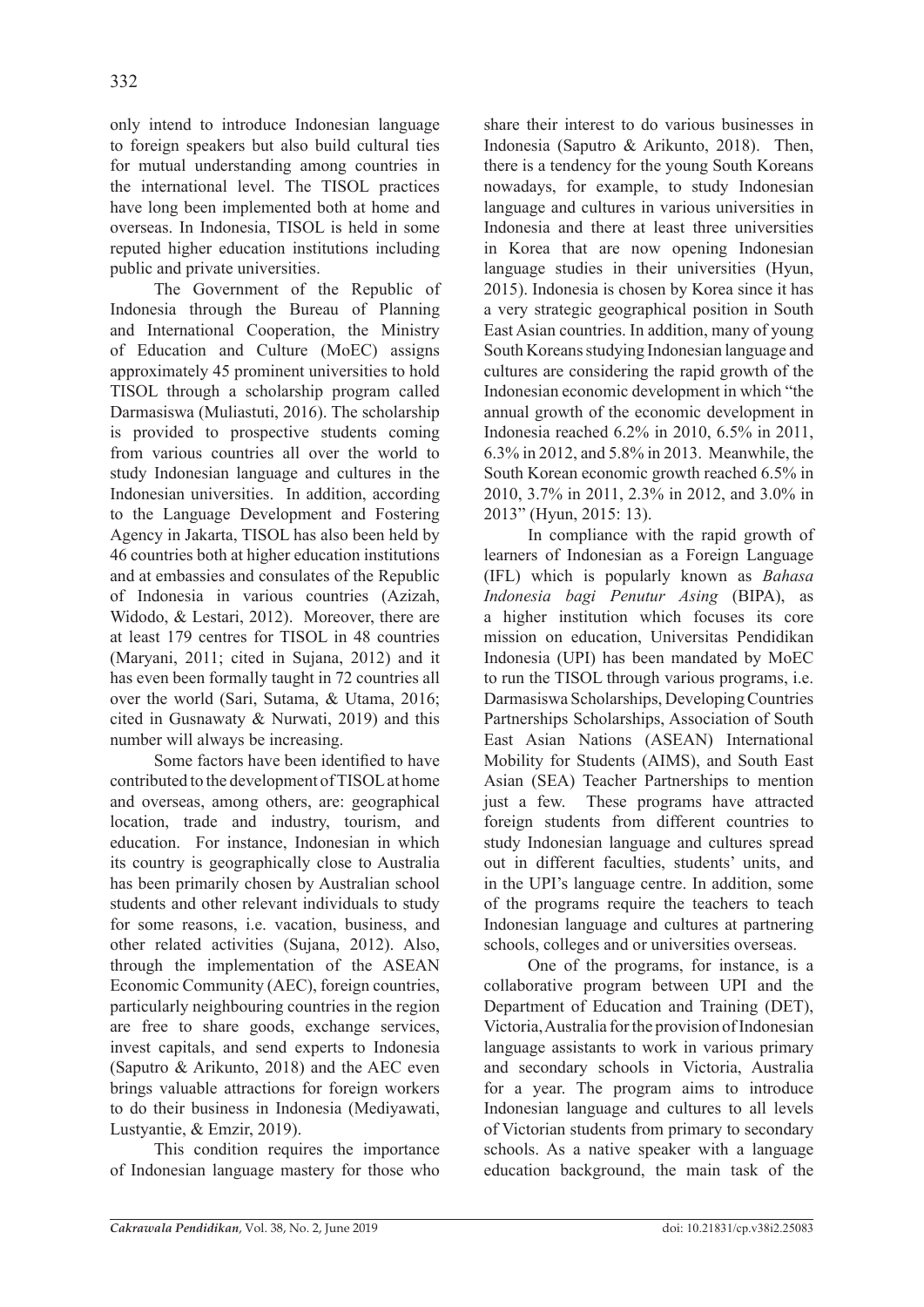language assistants is to support local teachers in carrying out the teaching of Indonesian language and cultures. The activities carried out by the language assistants include teaching both in teams and in small groups and providing language services to individual students through face to face in language classes and through online services under the coordination of local teachers (DET, 2018).

According to the Department of Education, Employment and Workplace Relations (DEEWR, 2010), Government of Australia, there were 191,316 students (5.6%) of the total national student population studied Indonesian in Australian primary and secondary schools – the third most studied language in Australian schools in 2008. The Language Assistants Program (LAP) has long been run by the Department of Education and Training, Victoria, Australia in collaboration with various countries, i.e. France, Germany, Indonesia and Spain, to provide language support teachers at Victorian government schools. The program places at least 24 graduates from various countries of origin to accompany the local teachers to teach the mother tongue to Australian students at various levels (DET, 2018). Then, during his last official visit to UPI on July 26, 2017, the Executive Director of International Education Division, DET, Victoria, Joel Backwell, updated the data of the Indonesian language learners in Victorian schools reaching up to approximately 50,000 students in primary schools, 12,000 students in junior high schools, and 3,000 students in senior high schools.

The number of Indonesian learners in Victoria has now put the Indonesian language ranks four (Dodiangga, 2017) after Mandarin, Chinese, and Italian and it has been taught in 500 schools and it becomes the fourth most popular language in Australia (Andayani, 2016; cited in Gusnawaty & Nurwati, 2019). In addition, Backwell also shared some new views on the strategies to improve the quality of bilateral relationships between Australia and Indonesia in general and Australian schools and UPI in particular. These strategies were focused on creative thinking, problem solving, ethical understanding, interpersonal, and intercultural capabilities (national curriculum) which were believed to increase the number of students in Victoria, Australia to study Indonesian language and cultures (Dodiangga, 2017).

In response to the challenges of the LAP funded by DET, UPI which is then represented by the Faculty of Language and Literature Education hereinafter referred to as *Fakultas Pendidikan Bahasa dan Sastra* (FPBS) is responsible to see and find out whether or not its fresh graduates selected to participate in the Indonesian language assistants program in Victoria, Australia are showing their best performance to fulfill the competences required by both UPI and DET. In addition to show their extensive cross-cultural knowledge reflected from their active responses to the development of science and technology, the language assistants (BIPA teachers) are also required to show their social, pedagogic, professional, and personality competences (Sujana, 2012). It is also in line with Suyitno (2007) indicating that BIPA teachers do not only teach Indonesian language but also introduce Indonesian cultures closer to foreign learners. Other responses to the challenges of BIPA teachers to improve their teaching quality were also made by Idris (1999) giving emphasis on the processes rather than results particularly with regard to the selection of learning materials, teaching techniques, assessment and evaluation. Meanwhile, Azizah, et. al. (2012) strongly advise the involvement of experts as resource persons or as referents to solve problems both in linguistic and in non-linguistic aspects, including issues in BIPA management. The issues were then identified by Nugraheni (2015) requiring comprehensive national policies in some aspects, i.e. curriculum, teaching materials, teachers, and supporting facilities. The other issue was shared by Gajewski (2018) highlighting the importance of understanding learners' needs and skills considering that they learn Indonesian language for different purposes, i.e. tourism, communication with local people, and business relationships.

With regard to the complex challenges faced by BIPA teachers, therefore, the selection process to recruit the BIPA teachers, in which, in Australian context they are called Indonesian language assistants, is then considered crucial since this is the initial key stage to get the right candidates who can minimize potential problems that might be encountered by the selected candidates when dealing with their professional duties as Indonesian language assistants in Australian schools. These aspects,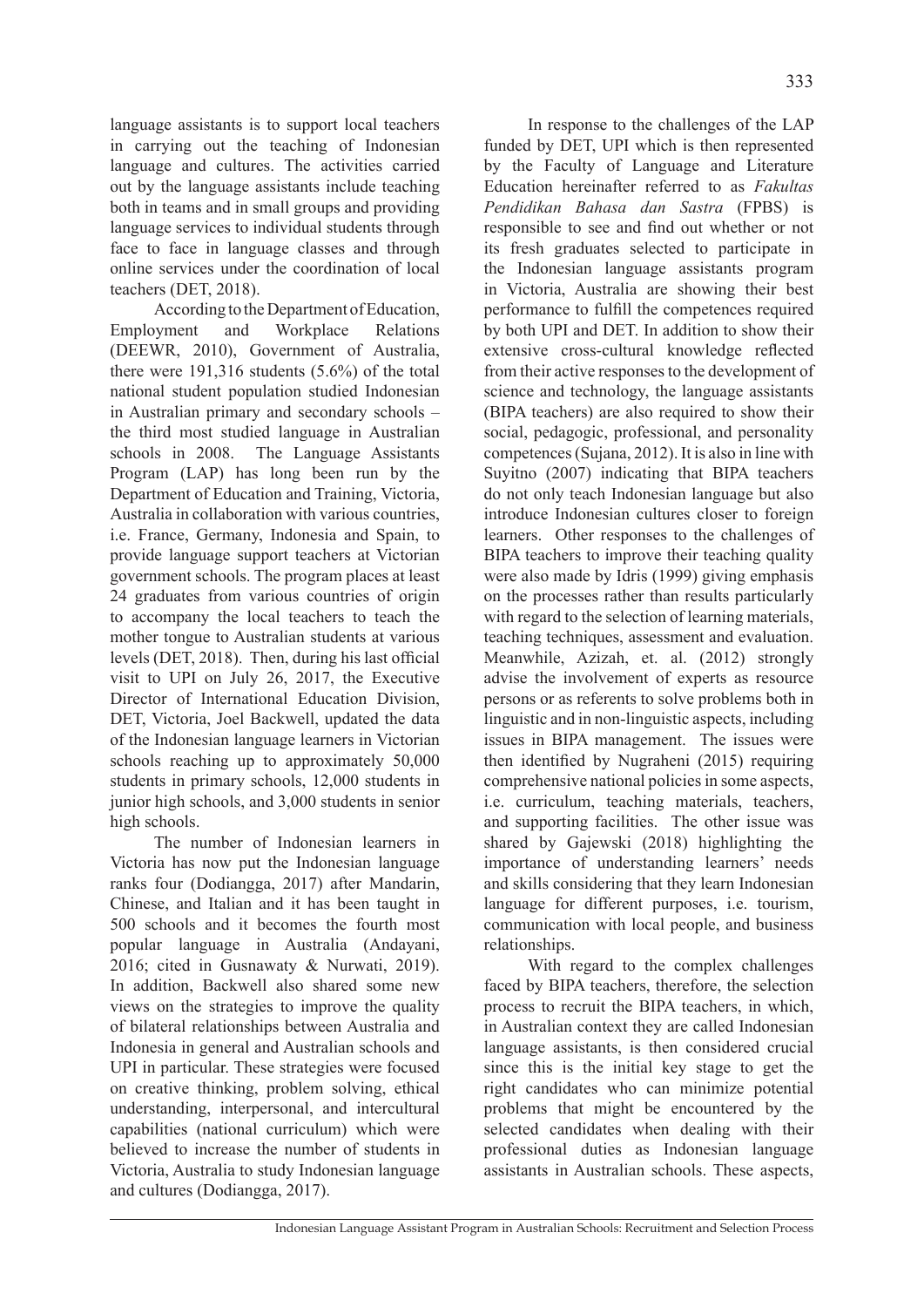i.e. recruitment and selection process are worth taking into serious consideration by FPBS UPI since they are key stages to maintain the quality and the sustainability of the Indonesian language assistants program. The success of these aspects in BIPA program in this particular collaboration between UPI and DET, Victoria, Australia is expected to come up with a model which can then be implemented for further development in other partnering countries. For the above reasons, this phenomenon is worth investigating to provide a response to the future challenges encountered by the BIPA teachers to struggle taking the Indonesian language to go international. However, in this particular research, the focus is then limited to the recruitment and selection process by identifying the strengths and weaknesses in each stage of the processing system to come up with more competent candidates to select in the Indonesian language assistants program.

# **METHODS**

In this study, the researchers interact and collaborate with several parties such as assessors of the selection process, experts in relevant fields, participants of the Indonesian language assistant program, and alumni of language assistants program to obtain the data needed to answer the research questions.

This research is focused on identifying the internal processes at UPI with regard to recruitment and selection process to identify candidates' skills and competences required for the language assistants to carry out their duties as Indonesian language assistants in Victorian schools, Australia. The investigation on both recruitment and selection processes and the required skills and competences to qualify for the BIPA teachers is viewed from a variety of perspectives including team of assessors for the selection process, selected participants as the candidates of the Indonesian LAP and initial information on these related aspects. Thus, the information on the skills and competencies needed by the Indonesian LAP could be holistically obtained from these parties and resources.

Three experts from different fields, one was representating the Faculty of Language and Literature Education (FPBS), another was a BIPA expert, and the other one was an expert in English language, were assigned by UPI to do the recruitment and selection process. The alumni and candidates of the Indonesian LAP were purposively selected to get involved in this study. The data were collected through survey questionnaires, in-depth interviews (Creswell  $&$  Poth, 2018) and documents (Gay, Mills  $&$ Airasian, 2006) of the language assistants on the implementation and completion of their program to explore their real skills and experiences in duties related to the internal process of recruitment and selection.

The survey questionnaires were distributed to 46 alumni of the Indonesian language assistants who had completed their duties in Victoria, Australia. The questions were exploring the suitability and relevancy of questions raised by interviewers in the process of selection and the actual conditions of works faced by the Indonesian language assistants when they were still in duties. These were intended to see benefits and explore significances of questions raised by the interviewers in the recruitment and selection processes. First, a commitment of the language assistants in their actual experiences related to the implementation of their works. Second, the importance of creativity in producing teaching materials, selecting relevant teaching aids and media, and evaluating on the students' learning achievement. Third, the importance of prior teaching experiences for the implementation of working practices. Fourth, the assistants' communication skills with students, other teachers, school principals, and parents. Fifth, the importance of Indonesian cultural knowledge and skills in the contextual teaching practices in their Indonesian classes in Victorian schools.

The interviews were also done to nine alumni and eight candidates of the Indonesian language assistants purposively selected to explore information on the language assistants' actual experiences in the teaching and learning processes, activities followed by them during the program implementation, and problems encountered by the assistants and their ways out to solve the problems. Then, the documents of language assistants reported to UPI through the Office of International Education and Relations (OIER, 2011-2018) were explored to crosscheck the information provided by the language assistants during interview sessions and the ones written in the university official reports. These documents were also aimed at completing the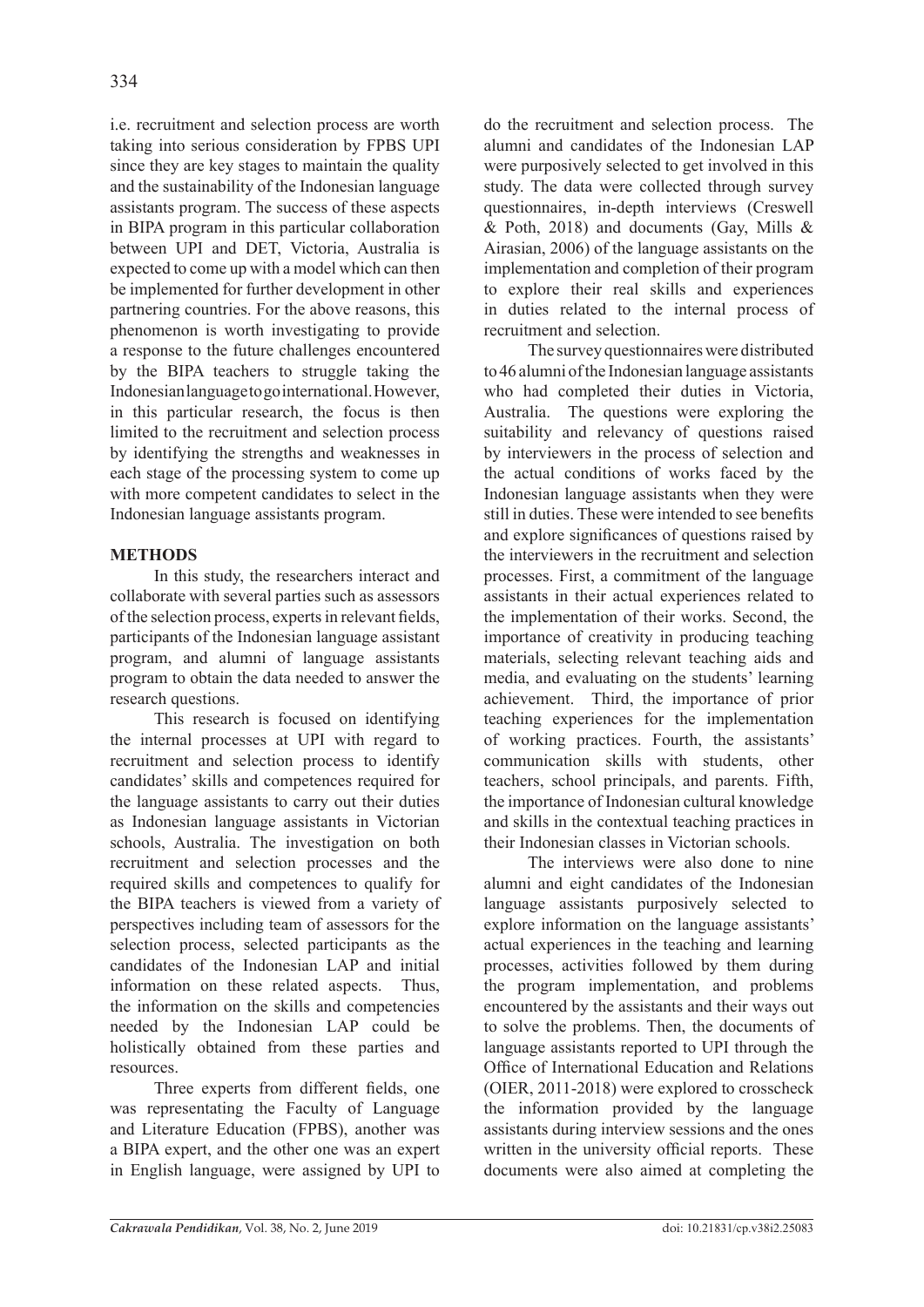missing information which was not provided by the language assistants in the interview sessions.

The data collected from the survey questionnaires, interviews, and documents of the Indonesian language assistants were then coded, classified, and then analyzed to see their similarities and differences to come up with common practices related with the aspects being investigated. The conclusions were then drawn from the research findings and from the results of the data analysis.

## **RESULTS AND DISCUSSION Results**

In general, the results of this research highlighted some common practices in the implementation of bilateral cooperation between UPI and DET in the provision of the Indonesian language assistants program and, in particular, these addressed the main points related to the recruitment and selection process of the Indonesian language assistants managed by Universitas Pendidikan Indonesia (UPI) to work in Victorian schools, Australia and then described the skills and competences required by both UPI and DET, Victoria, Australia to qualify for the candidacy of the Indonesian language assistant program.

The Indonesian language assistant program itself was formerly initiated in 2004 through a collaboration of three parties involving Universitas Pendidikan Indonesia (UPI), Indonesia, Monash University, Australia, and the Department of Education and Training (DET), Victoria, Australia by signing a Memorandum of Understanding (MoU) in 2004 on the provision of the Indonesian language assistants to work with local teachers in primary and secondary schools in Victoria, Australia. At the early stage, the implementation of the program did not work due to some reasons, i.e. unclear information on the details of the program and of the candidates required for the program, insufficient information on the processes of visa for applicants, and lack of information on the schools assigned to host the Indonesian language assistants. Although the collaboration on the provision of the Indonesian language assistants had not shown any significant results as expected by the parties, the collaboration was continued for the following years through the signing of the following MoU in 2010. Through quite intensive discussion among the three parties, better understanding on the roles of the parties came up. UPI provided the language assistants through internal selection processes to select the best candidates based on the quota determined by the Department of Education and Early Childhood Development (DEECD, formerly DET) and held a pre-departure training for the selected candidates prior to their departure to Victoria. Monash University played roles to provide some professional development through relevant education and training to the selected personnel. Then, DEECD was responsible to coordinate schools requesting the Indonesian language assistants in Victorian primary and secondary schools and provided them with the montly salary. Through such an intensive communication, based on the consultation with DEECD Victoria that time, UPI started to recruit six candidates in 2010 and they started their duties in office in 2011.

This success story was then continued in the following years. Six candidates were selected in 2011 and they started their official duties in Victoria in 2012. In the following two years, in 2013 and in 2014 consecutively, there were only two candidates selected in each year due to a decrease of quota from DEECD. Three candidates were then selected in 2015. In the following three years from 2016, 2017 to 2018, nine Indonesian language assistants were selected in each consecutive year. In addition, the other thing to note here is that there was an extension of MoU between UPI and DET in 2017. Finally, eight Indonesian language assistants are now local teachers in Victoria until the end of 2019. The following is the data of the Indonesian language assistants from UPI who worked in Victoria, Australia in the last eight years from 2011 to 2018 (OIER, 2011-2018) and those who are now working as the assistants in 2019 (Figure 1).

In accordance with the data on the UPI's Indonesian language assistants working in Victorian schools, Australia from 2011 to 2019, the assistants were placed in different schools with different number of schools to employ. For instance, among the nine alumni who had just completed their official duties as Indonesian language assistants in 2018, each one of them experienced to have worked together with two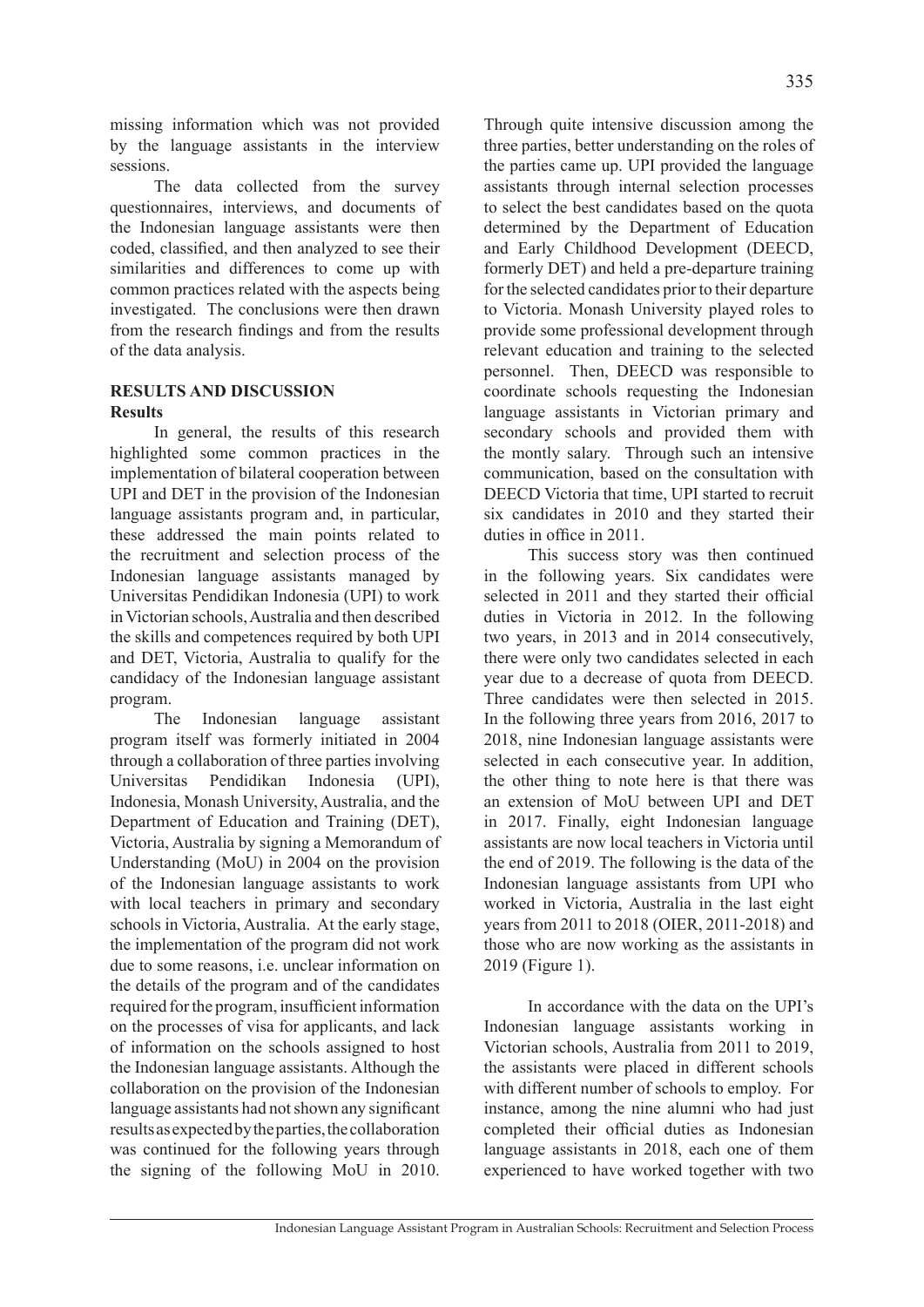

**Figure 1. The Indonesian Language Assistants from UPI to Victoria, Australia (2011-2019)**

different schools, one worked in one school, and the other one worked in three different schools within a year based on their communication with DET and schools. However, the schools were mostly located in the same area. Among the nine assistants, for instance, one experienced to work in only one school, Benalla P-12 College, in the area of Benalla. In addition, one of the assistants worked in three different schools, i.e. Lara Secondary College, Lara Primary School, Little River Primary School, however, they were also located in the same area, i.e. Lara. The rest of them worked in two different schools which were mostly located in the same areas, i.e. Alexandra, Ringwood, Warrnambool, Dromana, Eltham, Bendigo, and Cobden. The details of the schools employing the Indonesian language assistants and the areas where the schools were located in the year 2018 are indicated in Table 1.

#### **Recruitment and selection process**

The recruitment and selection process started from the registration of the participants through the submission of administrative matters, completion of registration form, inclusion of a personal statement, and submission of reference letters. The administrative matters consist of the candidates' qualifications, i.e. fresh graduates from the undergraduate program of the Faculty of Language and Literature Education of the Universitas Pendidikan Indonesia (UPI), with no more than one year of teaching experiences, availability to take part in the world of education at UPI after the completion of their program in Victoria, Australia, the candidates' commitment

| No.            | <b>No. of Assistant</b> | Area        | <b>Schools</b>                     |
|----------------|-------------------------|-------------|------------------------------------|
|                |                         | Alexandra   | 1. Alexandra Secondary College     |
|                |                         |             | 2. Marysville Primary School       |
| $\overline{2}$ | 1                       | Benalla     | 1. Benalla P-12 College            |
| 3              |                         | Ringwood    | 1. Ringwood Secondary College      |
|                |                         |             | 2. Ringwood North Primary School   |
| 4              |                         | Warrnambool | 1. Warrnambool East Primary School |
|                |                         |             | 2. Warrnambool College             |
| 5              |                         | Dromana     | 1. Dromana Secondary School        |
|                |                         |             | 2. Rye Primary School              |
| 6              |                         | Eltham      | 1. Bendigo South East Secondary    |
|                |                         |             | 2. Eaglehawk Secondary College     |
|                | 1                       | Bendigo     | 1. Bendigo South East Secondary    |
|                |                         |             | 2. Eaglehawk Secondary College     |
| 8              |                         | Cobden      | 1. Cobden Technical School         |
|                |                         |             | 2. Cobden Primary School           |
| 9              |                         | Lara        | 1. Lara Secondary College          |
|                |                         |             | 2. Lara Primary School             |
|                |                         |             | 3. Little River Primary School     |

**Table 1. Schools Employing the UPI's Language Assistants (2018)**

Source: OIER (2011-2018)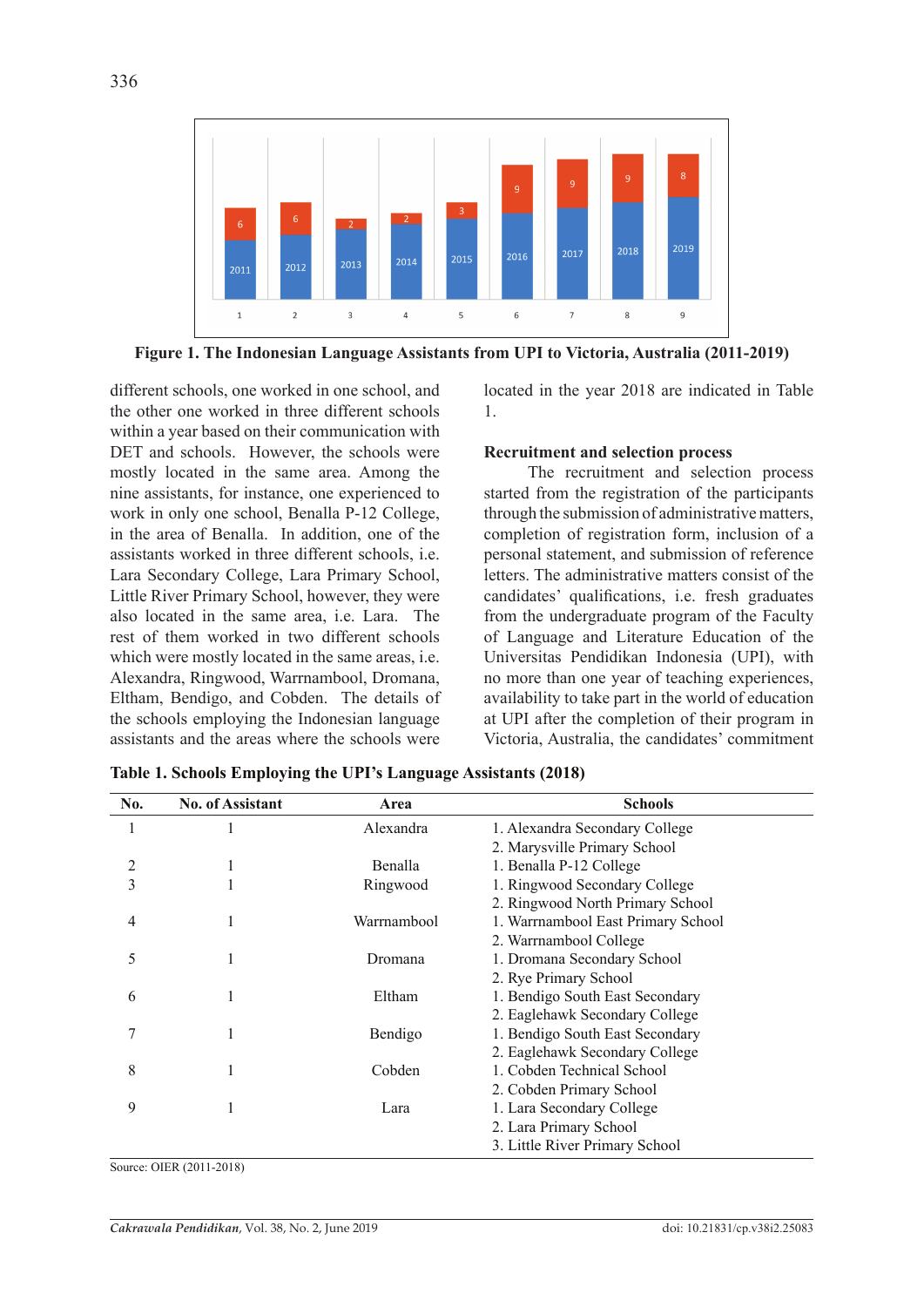to carry out duties during their carrier as Indonesian language assistants in Australia. In addition, the applicants of the program were also required to submit an official application letter completed by legalized copies of diploma and academic transcript, a curriculum vitae, and a recent passport sized photograph.

The registration form was the form that should be completed by individual language assistant and then sent it to DET to prepare for the invitation letter as one of the requirements to apply for the visa. The personal statement was a statement of the candidate's ideas with regard to the implementation of his or her work in the assigned schools and the personal ideas related to future employment after coming back from Australia and completing his or her duties as an Indonesian language assistant. The personal statement was also completed by two reference letters from the related parties who are considered relevant with his or her candidacy.

The completion of the administrative matters was then continued to the presentation session, interview session, and announcement of the selected candidates. The presentation session tried to identify the candidate's qualifications, skills, and competences in the Indonesian language for foreigners as a BIPA teacher. In addition, the candidate has to show his or her English proficiency as required by the targeted country, Australia. Then, the candidate was also required to have cultural knowledge and skills of the Indonesian arts and cultures and to have the cultural knowledge and skills of the targeted country. After the completion of the presentation, the interview sessions were done to explore the candidates' understanding on the conceptual framework of the language assistants program and the candidate's motivation and commitment to undertake the program in the targeted country and the individual candidate was supposed to be responsible for some financial matters, i.e. a return ticket Indonesia-Australia, expenses for passports and visa, and other fees for the arrangement of health insurance. Also, they were supposed to get ready to be placed in the areas of hundred kilometer away from the city of Melbourne, Australia. The selection team members had to provide a description on candidates' assessment results and give a score ranging from one to 10 to each of the contestants. When the participants were selected as the candidates, they had to provide relevant documents for visa applications and attended internal pre-departure training organized by UPI before their departure to Victoria. Clear descriptions on the recruitment and selection process can be described in Figure 2.



**Figure 2. Recruitment and Selection Process**

## **Skills and Competences required for Indonesian language assistants**

The competences and skills of BIPA teachers required by DET were those identified to show their backgrounds as native speakers of Indonesian who recently graduated from relevant education studies of the undergraduate program, they were proficient in English, and they were ready to be placed in selected schools for up to 12 months in Victoria, Australia. They shared their contemporary knowledge of Indonesian language and cultures, they could improve the teachers and students' confidence and fluency in Indonesian language, and promoted an understanding of the Indonesian language and cultures to the school community (DET, 2018).

In the Regulation of the Minister of National Education number 16 year 2007 concerning Academic Qualification Standards and Teacher Competence, it is stated that the teacher competence consists of four domains of competency, i.e. pedagogic competence, personality competence, social competence, and professional competence. These four competences are closely related with the teachers supporting knowledge to implement their teaching practices inside and outside the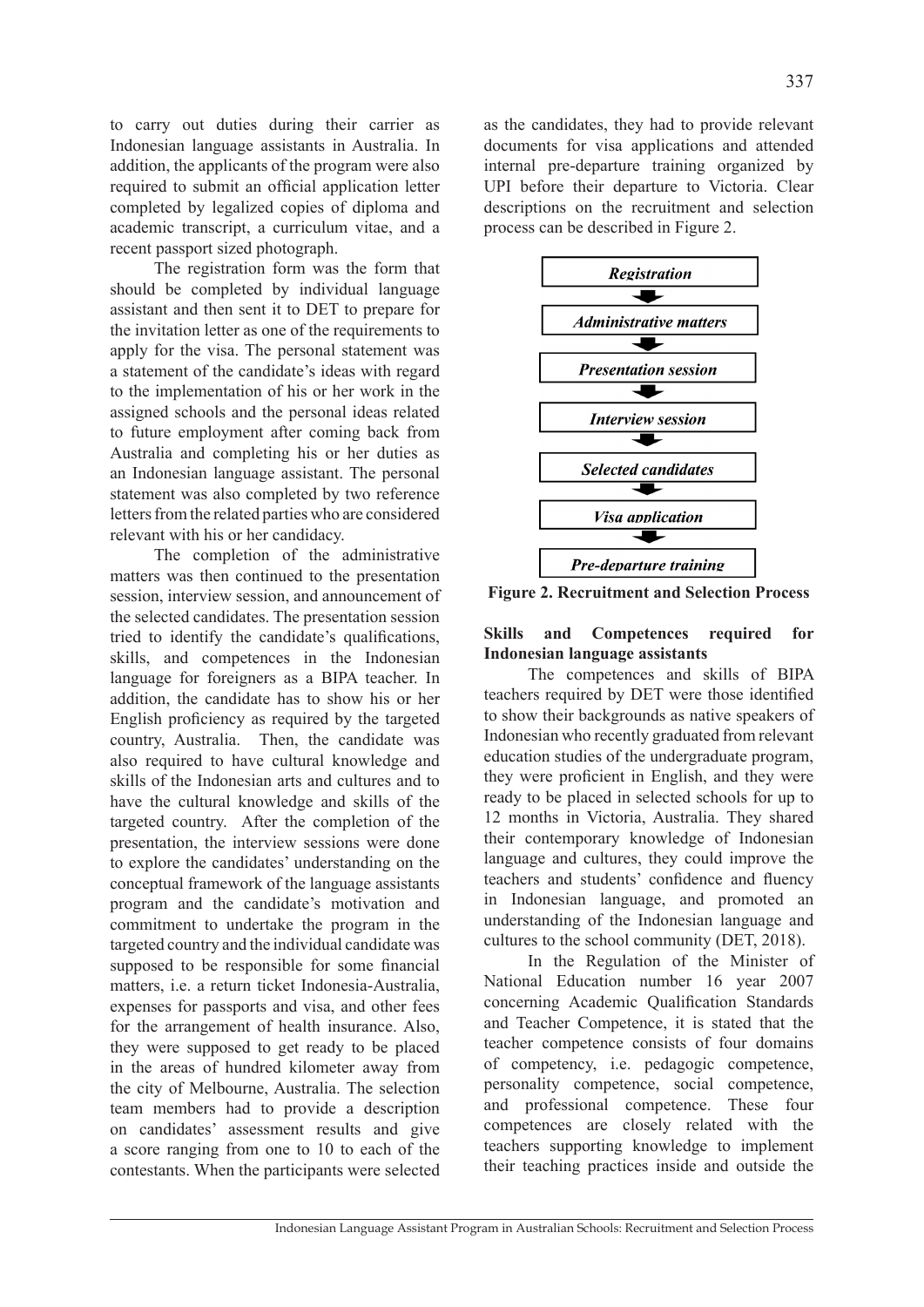classrooms. Then, according to Law number 14 year 2015 in Article 1 (paragraph 1), the main task of the teacher is to educate, teach, guide, direct, train, assess, and evaluate students. Given the complex tasks of the teacher, a number of competences are needed to implement them as part of the teaching profession. In accordance with the above competences and skills required for the program, Respondent-6 (hereinafter referred to as R6) in a questionnaire, for instance, shared her idea, "We are placed in formal schools assisting the local teachers, however, in some occasions, we are given chances to teach the students with their supervision. Therefore, the skills and competences as the Indonesian language assistants must be mastered comprehensively (*Questionnaire-R6*)". This idea was also supported by Respondent-9 (R9) reiterating his main duties and authority as a language assistant as in the following quotation.

> My main duties as a language assistant are to make a lesson plan and prepare relevant teaching media for the teaching and learning process. I am also given an authority to handle the class by myself. Therefore, I have to prepare the teaching materials comprehensively from the selection of materials, delivery of the materials to the class, and evaluation of the students' achievement (*Interview-R9*).

It is not easy to take the great opportunities for the Indonesian language to go international since there were some challenges that should be overcome by the language assistants to achieve the great mission in increasing the status of Indonesian from a national language into an international language. Some of the challenges, according to Sujana (2012), among others, were the unique ways of teaching Indonesian which were relatively different from that of the English teaching in terms of its teaching methodology, teaching materials, evaluation system, and administrative supporting systems. In term of the academic qualification, for instance, a native speaker of Indonesian who had earned a bachelor degree was not considered to have enough qualification to teach BIPA. In addition, considering that the targets and needs of the BIPA learners were different from one to another, the professional development of BIPA teachers and the increasing needs of better competences would never come to an end. Often times, misperception happened due to differences of cultures (Sujana, 2012).

Professional competence refers to the mastery of knowledge or skills that include the ability to choose and know the right choices. On the other hand, the demand for BIPA teachers was at least two languages needed to be their fields of mastery, namely Indonesian as the target language and native language of the BIPA learners, in this particular case was English, the language spoken by Australian. In this particular case, in her response to the questionnaire, Respondent-13 (R13) says:

> As an Indonesian language assistant I have to speak Indonesian to the students in classes, however, I need to speak English to colleagues in schools, principals, and parents. In some occasions, I also speak English to students in some informal situations (*Questionnaire-R13*).

While in terms of the pedagogical competence, it was reflected in the ability of teachers to carry out language learning including the skills in selecting teaching materials, learning strategies and assessment tools. In the BIPA class, for instance, the ability of teachers to package learning greatly helps foreign speaking students to achieve their learning goals. With regard to the pedagogical competence, for instance, Idris (1999) further suggests that there are several principles to apply in BIPA class, namely: (1) the teacher must speak to all learners in Indonesian (not to talk only to learners who are most fluent in Indonesian); (2) the teacher uses Indonesian as the language of instruction in the teaching and learning process; and (3) the teacher introduces learners in private with native speakers or through videos and provides motivation to learners who want to use Indonesian outside the classroom independently. For the above reasons, therefore, the recruitment and selection process is focused on the graduates of the Faculty of Language and Literature Education of UPI who hold educational and pedagogical background to be the language assistants in this particular program.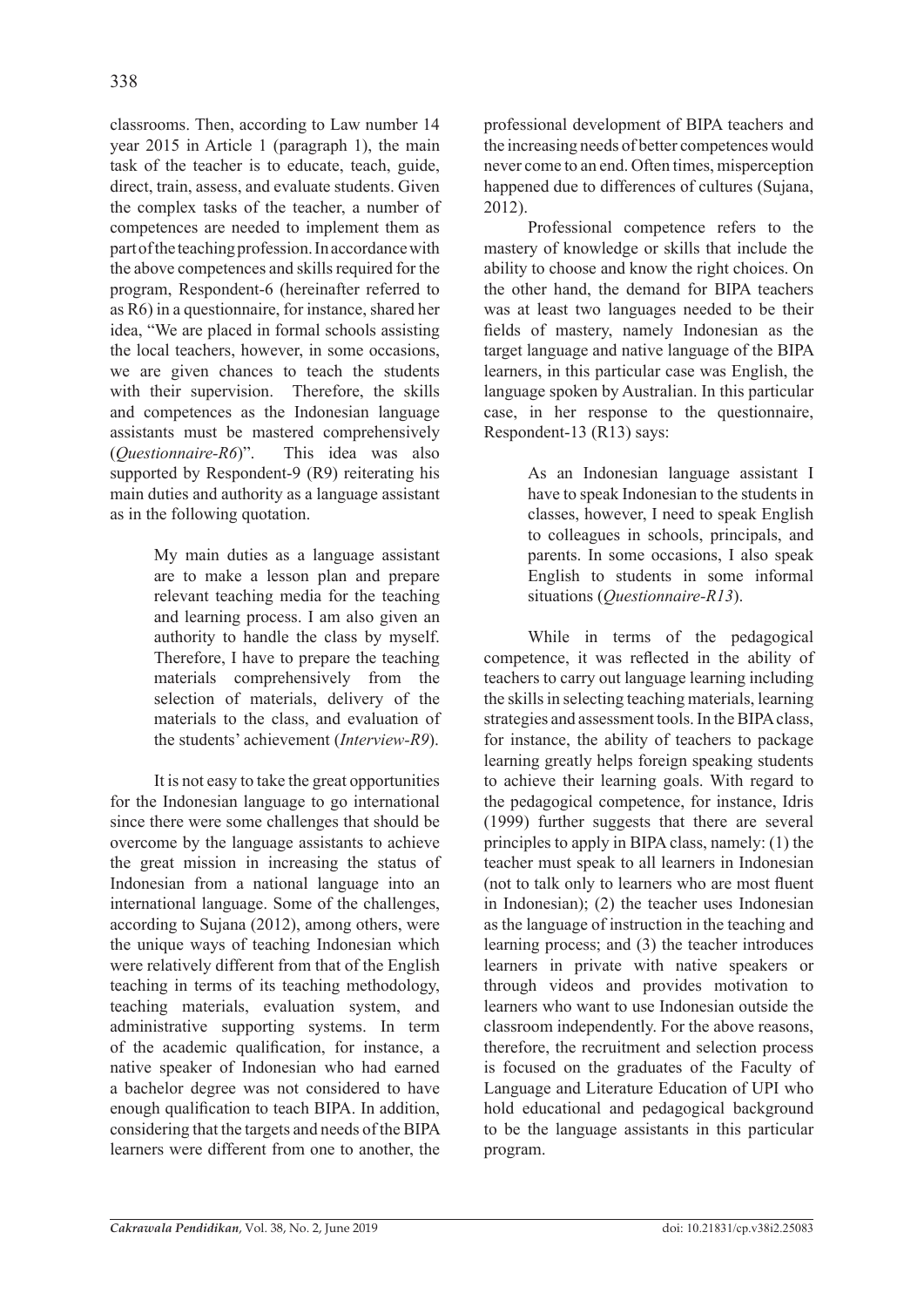As prospective Indonesian language assistants (BIPA teachers), the candidates are required to show their proficiency in Indonesian language through taking a proficiency test known as *Uji Kemahiran Berbahasa Indonesia* (UKBI) which is also used as a reference for teachers to evaluate their proficiency level (Nugraheni, 2015). For instance, in the case of Mediyawati, et. al. (2019), the UKBI was used as a reference to develop learning materials for foreign workers of the IFL business communication. Similarly, Hyun (2015) shares the importance of the Indonesian linguistic competence requiring the BIPA teachers to have an Indonesian language proficiency test certification with a level of achievement commonly set by the language center. This requirement is considered reasonable since in the teaching practices, in writing skill for instance, BIPA teachers are faced with learners encountering a great number of linguistic errors in their Indonesian writings, i.e. spelling errors, morphological errors, syntactic errors, and lexical errors (Darmayani, Artawa, & Satyawati, 2018).

Likewise, when the learners are expressing something in their speaking practices, they are supposed to choose the right vocabulary to represent their ideas based on the relevant contexts (Hyun, 2015) and to use appropriate preposition, relevant conjunctions, and logical sentences without ambiguities (Yahya, Andayani, & Saddhono, 2018). In addition, Said (2010) has also identified another typical phenomenon that Indonesian language learners found difficulties and problems in making collocations through making negative transfers from English as their mother tongue to Indonesian. These can be solved by the teachers when they have been certified indicating their proficiency levels resulted from the proficiency test covering overall materials in the teaching of Indonesian for foreign speakers. Therefore, DET as the UPI's partner in this particular collaboration has clearly mentioned that the candidates of the Indonesian language assistants are native Indonesian speakers who have recently completed their relevant education studies at the undergraduate program (DET, 2018).

Considering the above complexities of the required proficiency and materials to be presented to the students, Respondent-1 (R1) reminds all

teachers to use relevant contexts to deliver their materials to the students so that their teaching and learning activities will be meaningful to students. She shares her experiences to build contextual teachings in her Indonesian classes as in the following.

> I introduce a *becak* (pedicap) and *andong* (carriage) to my students about a traditional means of transportation and kinds of Indonesian foods in a cooking class, i.e. *nasi padang* (Padang food), *nasi goreng* (fried rice), and *gudeg*, or through visiting any of the available Indonesian restaurants in the city, and puppets show through introducing the students with some characters of the puppets when there is a special show (*Interview-R1*).

The candidates of the language assistants are also required to have sufficient knowledge and skills in the Indonesian arts and cultures and to have the cultural knowledge and skills in the targeted country. These requirements should also be interpreted into the practices of BIPA teaching. Koentajaraningrat (1991, cited in Ruskhan, 2007) identify seven cultural aspects to use in the BIPA teaching, i.e. equipment system and life facilities, employment system, community system, language, arts, knowledge system, and religious system. Another consideration in providing priority materials to be included in BIPA teaching, according to Hyun (2015), is the provision of guidelines for the cultural knowledge. Insufficient knowledge and understanding of Indonesian cultures, therefore, will give consequences to the learners to understand the richness of Indonesian people with their cultural varieties (Ruskhan, 2007). Gusnawaty & Nurwati (2019) reiterate the importance of moral values, i.e. speech politeness, in a teaching model internalizing the Indonesian local cultures.

In response to cultural phenomenon, the cultural problems experienced by BIPA learners, Suyitno, Susanto, Kamal, & Fawzi (2017) reiterate the importance of using authentic Indonesian cultures for the BIPA teaching materials, i.e. real community events, newspapers publication, news on televisions, cultural programs on radios, menus in restaurants, and relevant information in the advertisements. In addition, processes of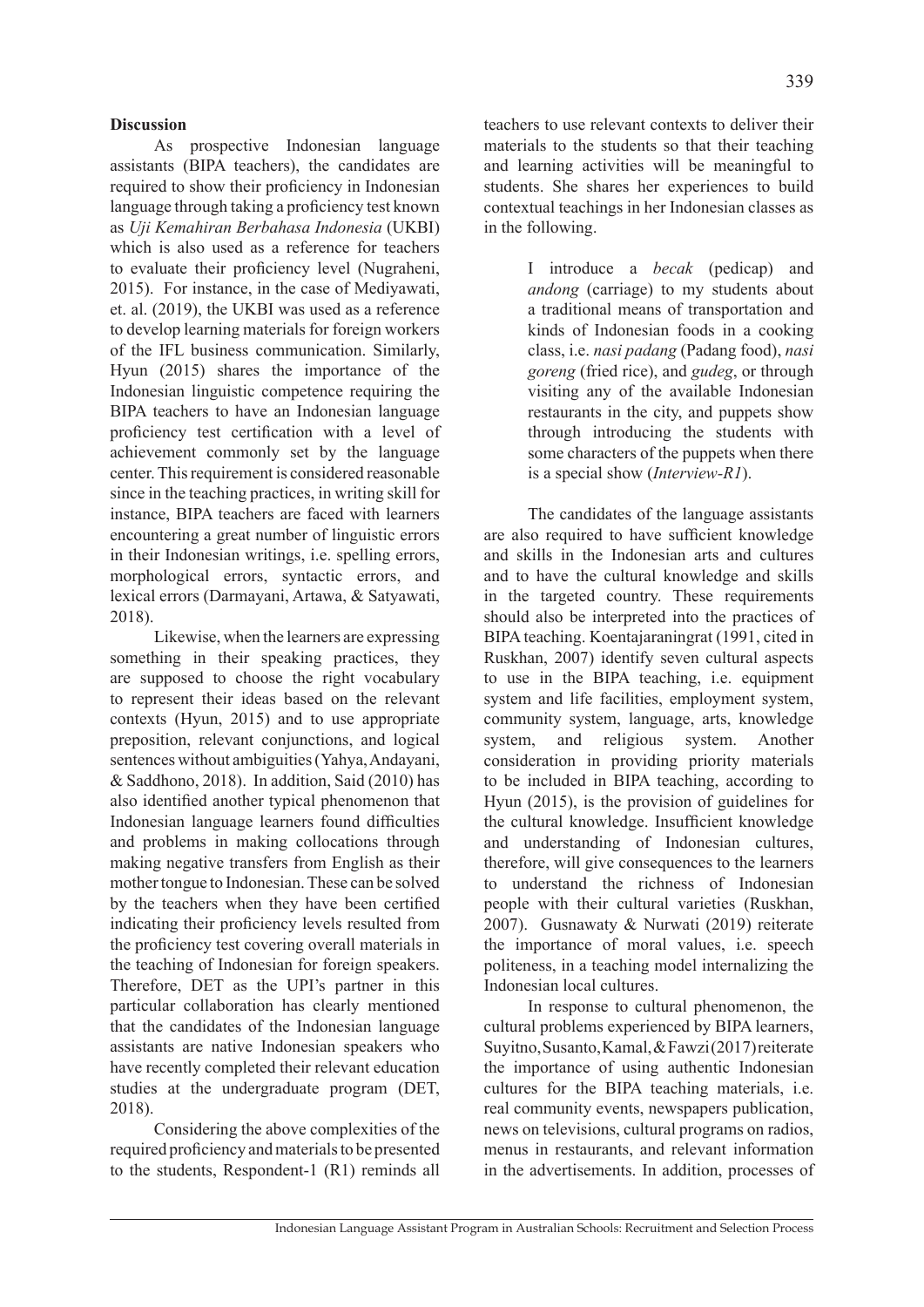obtaining cultural knowledge and skills would be very relevant to get themoutside the classrooms, i.e. through watching cultural performances, i.e. puppets show; and witnessing cultural ceremonies, i.e. weddings, funerals (Suyitno, et. al., 2017).

With regards to the exploration of Indonesian traditional arts and cultures, Respondent-5 shared her idea to learn numbers through the use of a traditional game called "*Congklak*" played by at least two players where their essential point of playing congklak is to collect as many congklak seeds as possible to win the game through her words, "I invite my students to play *congklak* as the media to learn numbers in Indonesian language and practice how to count them in practical ways (*Interview-R5*)". On the other occasions, R5 also introduces the richness of Indonesian arts and cultures through art performance by showing her own skills in performing Indonesian traditional dances, i.e. *tari merak* (peacock dance), *tari jaipong* (jaipong dance), and *tari saman* (saman dance) (*Questionnaire-R5*).

The materials of BIPA teaching, teaching methods and classroom management are formulated and designed based on the standardized curriculum that has been agreed by related parties who are responsible for the quality development of BIPA. The absence of a national standardized BIPA curriculum has been successfully responded by the Language Agency in Jakarta to formulate the standardized competences to develop a standardized curriculum. These competence standards are referred by the related parties to define the relevant competences for BIPA graduates through the involvement of national BIPA experts to adopt the standardized European language framework, Common European Framework of Reference (CEFR), as their reference to develop the framework (Aryawan, Pamungkas, & Sonhadji, 2017).

With regard to the consideration of frameworks in the formulation of BIPA materials, there are two other principles to ponder, i.e. authenticity of learning materials selected by the teachers; and the use of a communicative language addressing real things (realia, not fictitious) in students' conversations (Suyitno, et. al., 2017). Then, the frameworks should also be formulated based on the needs of learners (Gajewski, 2018) and these are presented referring to the level of their achievements from beginner to advanced level (Saputro & Arikunto, 2018; Yahya, et. al., 2018). In addition, Saddhono (2016) also reiterates the importance of providing more attention and deeper investigation on BIPA management, teaching staffs, and teaching materials.

Finally, after the completion of their duties as Indonesian language assistants in Victorian schools, Australia, as the alumni of this program, they are also demanded to show their commitments to provide continued supports to UPI for the better development of this university, i.e. the development of BIPA in different faculties and units and in the language centre of UPI, for instance, to teach BIPA in more professional ways to achieve quality BIPA teaching at UPI. However, this condition is not a part of the programs specifically designed by UPI to invite the alumni to have a regular meeting among the BIPA teachers. Their employment at UPI has not been clearly defined and most of them do not even contact any one of the language assistants to another. Ideally, they join UPI to develop BIPA program at the university. Some of the relevant solutions that might be offered to achieve a professional BIPA program are undertaken through the formulation of clear curriculum and syllabus, the provision of comprehensive and systematic teaching materials, the supply of quality human resources, particularly the teachers, through adequate trainings and workshops, certification program, the teaching of BIPA in a study program and even the opening of BIPA as a study program, and the improvement of service system and program administration. The synergy of these BIPA program organizations will result in better practices and more professional services (Sujana, 2012).

# **CONCLUSION**

Universitas Pendidikan Indonesia has been implementing an Indonesian language assistant program to Victorian schools, Australia in collaboration with the Department of Education and Training, Victoria, Australia. The process of recruitment for the Indonesian language assistants from UPI has several stages. Each of the stages has its own purpose to select the best candidates required by both UPI and DET. Each of the selection processes is expected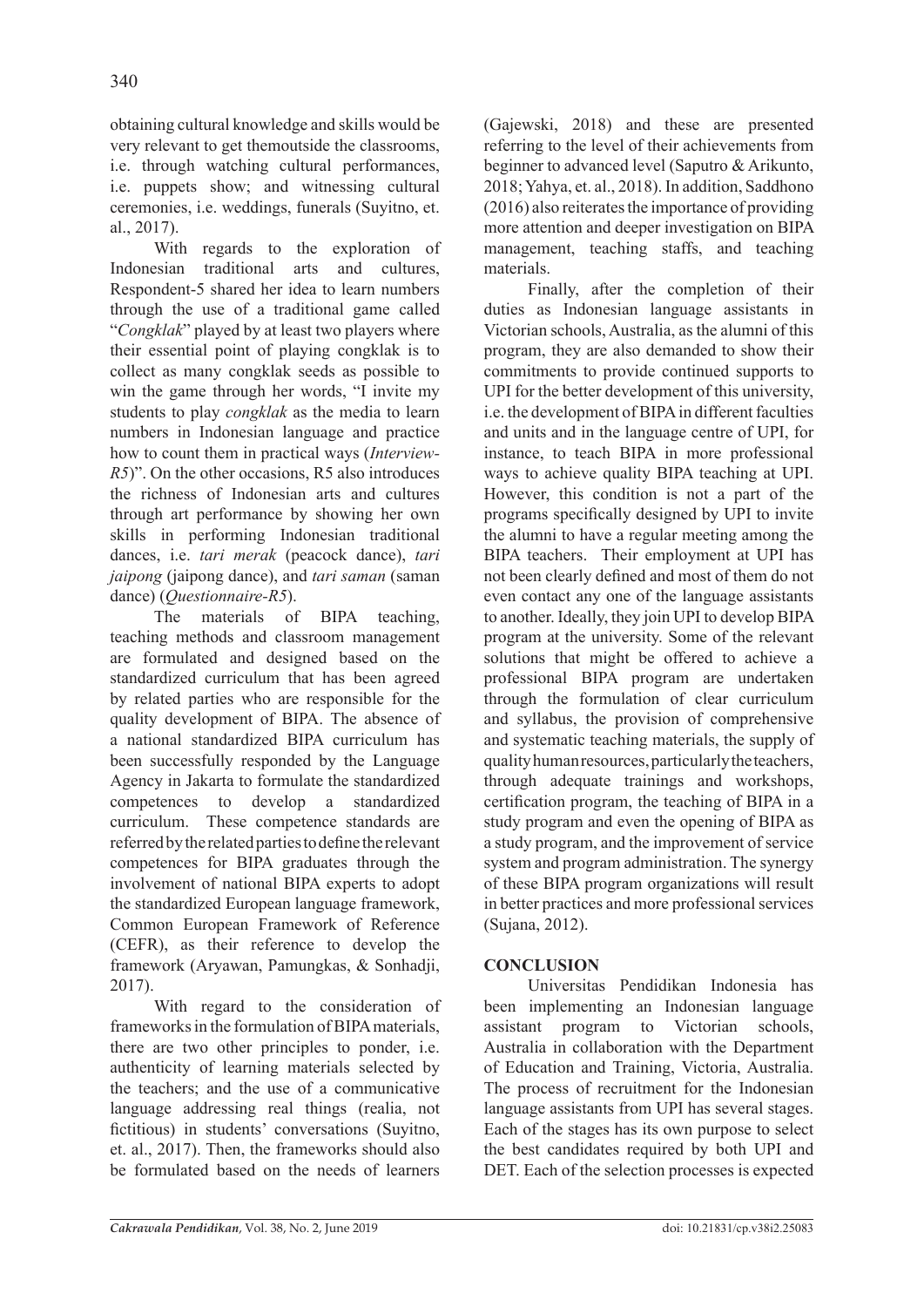to comprehensively explore the overall skills and competences of the candidates. The main skills and competences required for the language assistants are the Indonesian language and English proficiency and these are then supported by cultural knowledge and skills of both Indonesian and that of the targeted cultures, Australian and other supporting skills, i.e. communication and self-management. The knowledge of cultures, particularly the Indonesian traditional cultures are needed by the language assistants to provide the students with some relevant and adequate contexts on the materials taught in Indonesian language classes. However, for the sustainability of this program, the system of recruitment and selection process should be continuously improved in order to select the best quality candidates for the coming years. Further research will be focused on the implementation of teaching practices experienced by the Indonesian language assistants and how they self-manage themselves in succeeding the language assistants program in Victorian schools.

### **ACKNOWLEDGEMENT**

Researchers would like to extend our highest appreciation and sincere gratitudes to the Ministry of Research, Technology, and Higher Education and Universitas Pendidikan Indonesia (UPI) for their funding supports for the completion of this research.

### **REFERENCES**

- Aryawan, F. N., Pamungkas, A. H., & Sonhadji, A. (2017). Impacts of BIPA teaching policy on capacity building of course and training system. *Journal of Nonformal Education*, *3*(2), 164-178. doi:10.15294/ jne.v3i2.10952.
- Azizah, R. F., Widodo, H. S., & Lestari, I. (2012). Pembelajaran Bahasa Indonesia bagi Penutur Asing (BIPA) Program CLS (Critical Language Scholarship) di Fakultas Sastra Universitas Negeri Malang*.* Retrieved from https://www. *jurnal-online.um.ac.id.*
- Creswell, J. W., & Poth, C. N. (2018). *Qualitative inquiry and research design: Choosing among five approaches* (4<sup>th</sup> ed.). Los Angeles: SAGE Publications, Inc.
- Darmayani, N. W. S., Artawa, K., & Satyawati, M. S. (2018). Linguistic errors of using Indonesian in foreign learners' writings. *Kulturistik: Jurnal Bahasa & Budaya*, *2*(1), 92-102. doi:10.22225/kulturistik.2.1.679.
- DEEWR. Department of Education, Employment and Workplace Relations, Government of Australia. (2010)*. The current State of Chinese, Indonesian, Japanese and Korean Language Education in Australian schools: Four languages, four stories.*  Carlton South, Victoria: Education Services Australia.
- DET. Department of Education and Training, Victoria, Australia. Retrieved from https://www.education.vic.gov.au/ school/teachers/teachingresources/ discipline/ languages/manage/Pages/ languageassistant.aspx.
- Dodiangga, D. (2017, July). *Guru lulusan UPI berkualitas*. Retrieved from: http://berita. upi.edu/guru-lulusan-upi-berkualitas/.
- Gajewski, D. M. (2018). Evaluasi program pengajaran BIPA: Suatu perspektif pelajar asing. *Prosiding SAGA*, *1*(1), 327-334.
- Gay, L. R., Mills, G. E., & Airasian, P. (2006). *Educational research: Competencies for analysis and applications* (8<sup>th</sup> ed.). New Jersey, NJ: Pearson Education, Inc.
- Gusnawaty, G., & Nurwati, A. (2019). A learning model of Bahasa Indonesia as a foreign language based on local intercultural politeness. *Cakrawala Pendidikan, 38*(1), 141-155. doi:10.21831/cp.v38i1.23022.
- Hyun, P. J. (2015). Potensi dan tantangan bahasa Indonesia menuju bahasa internasional. *Jurnal Sosioteknologi*, *14*(1), 12-20. doi:10.5614%2Fsostek.itbj.2015.14.1.2.
- Idris, N. S. (1999, October). *Ragam media dalam pembelajaran BIPA*. Paper presented at the KIPBIPA III, Universitas Pendidikan Indonesia, Bandung.
- Mediyawati, N., Lustyantie, N., & Emzir. (2019). Media: Designing a model of IFL learning